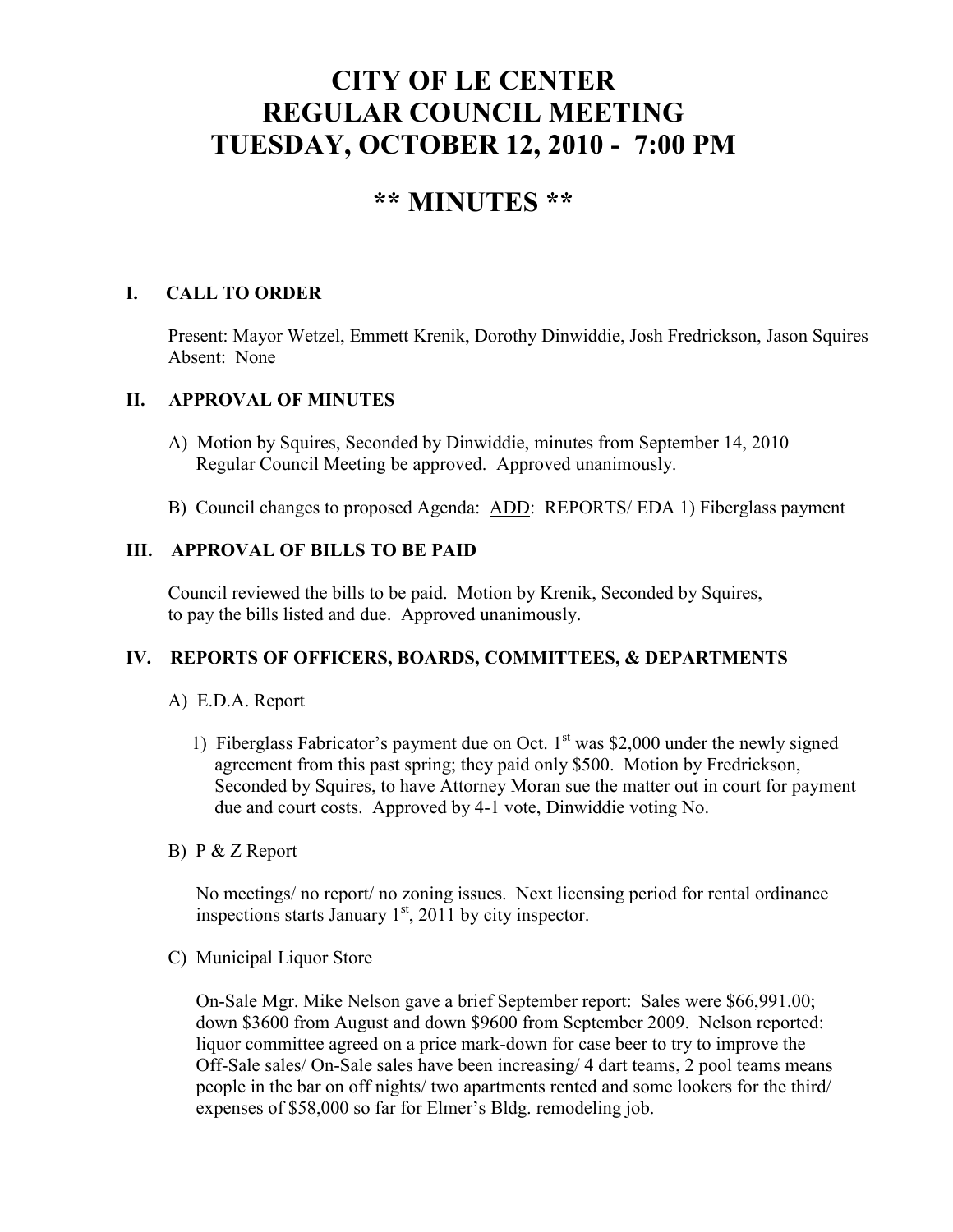D) Police Department

Police Chief Pfarr reported on the police activities for month of September: 149 calls/ 2,489 miles patrolled. Pfarr reported video cam installed into Expedition but software not yet ready to receive; needs some additional work.

- 1) Notice of rejection letter from Feds on COPS Grant.
- 2) See estimate for outdoor security camera: after some discussion, hold off on doing anything until we review the camera  $\&$  security needs of the new storage building.
- E) Water, Sewer, Streets, Parks

Public Works Superintendent Curt Roemhildt gave his monthly report:

•Wastewater- 1) Discussed Fredrickson Paint invoice: Dave Fredrickson was present to explain the  $$3,415.25$  (+ 19%) overage on billing to repair the sewer plant tank. After some discussion; Motion by Fredrickson, Seconded by Wetzel, to pay them the \$3,415.25 overage difference, with the understanding that Fredrickson Paint Shop will try to do a better job of bidding city projects in the future. Approved by 4-1 vote, Squires voting No.

 2) See: "Notice of By-pass Report" submitted to State MPCA and published in the official newspaper/ lengthy explanation of rainwater by-pass and gallons of clean water passed thru plant.

- •Water- see handout of KLM watertower inspection report. Many suggestions and costs for important procedures that should be planned for in the future.
- F) Bolton & Menk Engineering
	- 1) 2010-11 USDA Project- some information still being passed between the city council, city engineer, and USDA officials.
	- 2) 2010 Minnesota Street Project- sidewalks in that week/ more curb & gutter to Lexington Street by following weekend/ city has contacted MNDOT for their recommendation on using salt w/ sand on new Minnesota Street/ Yes- allow Gene Lewis to put his Waterville Ave. sidewalk on his assessments.

#### **V. PUBLIC FORUM**

There were no petitions, requests, or communications from the general public.

#### **VI. OLD BUSINESS**

A) Ordinance change: Amending Ordinance No. 2 Administration- Section #2-121 Position and Title of Administrative Clerk/ Treasurer to Administrator. Motion by Squires, Seconded by Krenik, to adopt Ordinance No. 2010-1, thereby amending City Ordinance No. 2 Administration- and changing the position and title of the chief administrative employee to "Administrator". Approved unanimously.